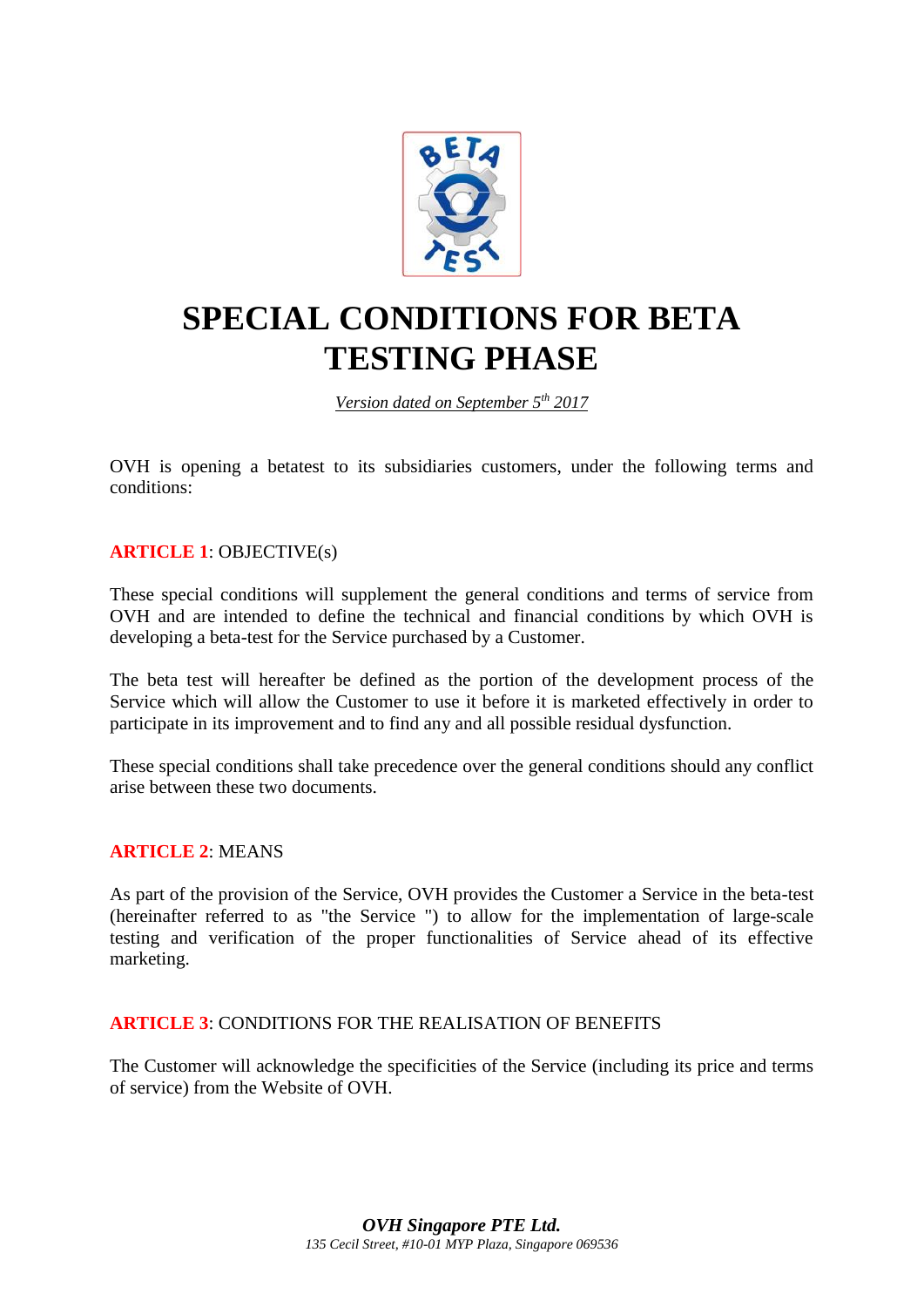OVH reserves the right to bill or deny access to the Service. Similarly, the number of users of the Service, methods to access the features of the Service will be determined by the sole discretion of OVH and may be modified as OVH see fit.

When the service is being billed, by default, it will be done under the provisions described in the Terms of Service. OVH reserves the right to restrict any billing arrangements (particularly relating to means of payment available). Only information contained on the OVH site or in the OVH management interface of the Client shall prevail in the case of any challenge.

The Customer will confirm they have the technical knowledge necessary to ensure proper administration of the Service, particularly regarding the safeguarding of its data.

The Customer is responsible to ensure the full use of the Service. OVH's responsibility can be incurred due to a malfunction of the Service resulting from the misuse of the Service by the Customer.

The Customer agrees to use this service fairly and safely. In the case of any abnormal use of the Service, OVH reserves the right to interrupt as provided by Article 7 hereafter.

Customer may be asked to provide feedback on OVH to enable OVH to improve the Service. The feedback will be made by various means which will be put in place by OVH (including private mailing lists). OVH provides Customers with all the data and feedback will not be forwarded by OVH to third parties outside of its own subsidiaries.

### **ARTICLE 4**: OBLIGATIONS AND LIABILITIES OF OVH

OVH does not guarantee any stability, reliability, or availability of the service.

The responsibility of OVH may be incurred in the event of damage and/or loss of data stored, recorded, posted online by the Customer via the Service.

OVH reserves the right to terminate a Customer's Service if it constitutes a danger to the continued safety of OVH's hosting platform, particularly in cases of piracy of Customer Service, the detection of a flaw in the security system, or use of the Service in a means which does not comply with general or specific conditions of OVH.

OVH can not be held responsible for the content of information, sound, text, images, form elements, data available on the Customers Service, transmitted or uploaded through the Customers Service in any capacity whatsoever.

OVH can not be held responsible for not respecting all or part of any obligation and/or failure of the operators of the worldwide transport networks to the Internet, especially for the customer and, his or her providers.

OVH makes no specific safeguard of any data stored on the Customer's Service. It is therefore the duty of the Customer to take all necessary measures to protect their data if loss or damage should occur to said data entrusted, whatever the cause, including those not specifically mentioned herein.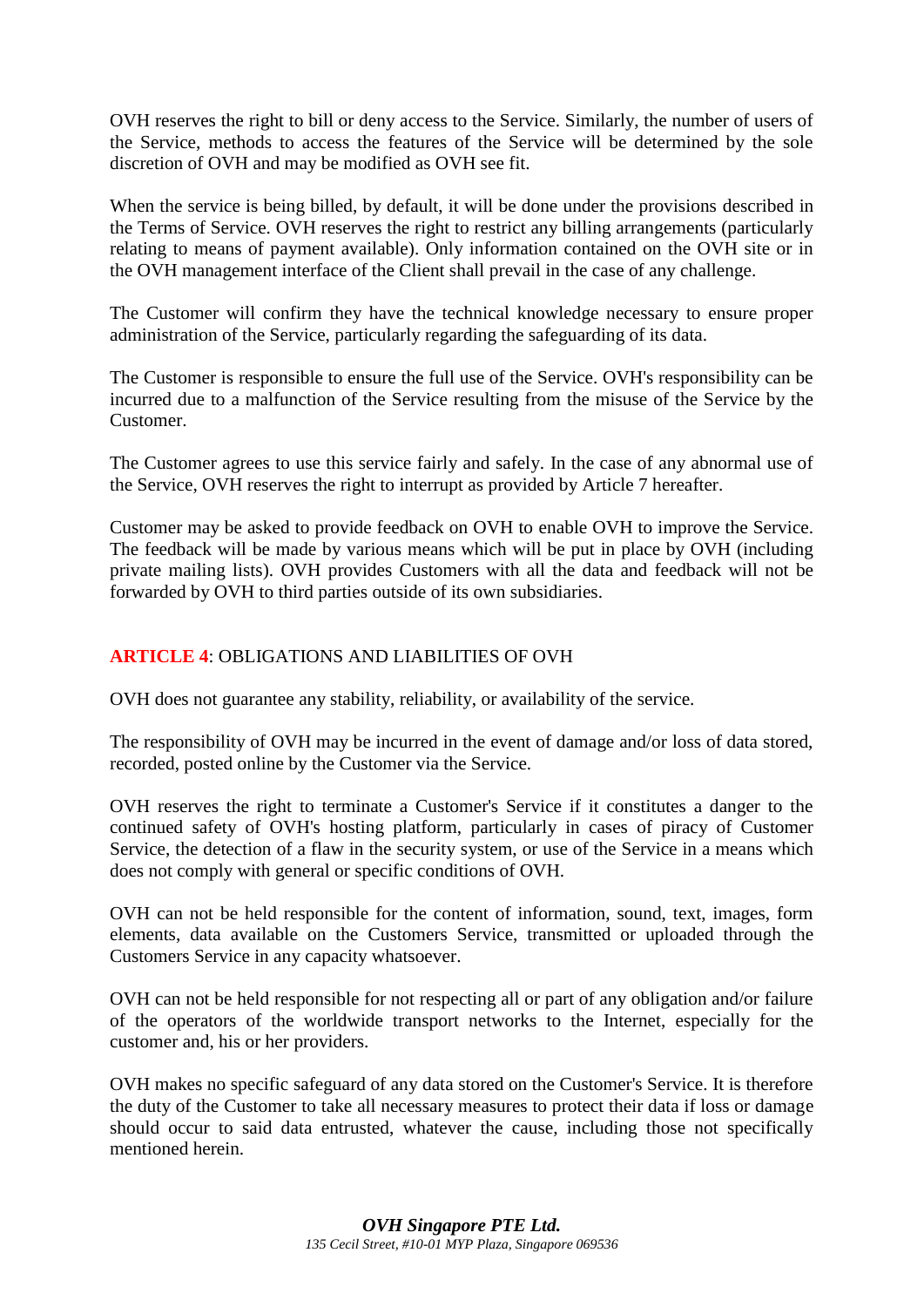OVH provides no security for the consequences of the use of the Service by the Customer, particularly as regards accessibility, storage, security and the preservation of its data.

OVH refers to this in order to point out to the customer that it is not advisable to store data on the Service during the beta testing phase, especially files of vital or essential to the customers activity.

The Marketing and continuity of the service after the beta test are not guaranteed by OVH.

#### **ARTICLE 5**: OBLIGATIONS AND LIABILITY OF THE CUSTOMER

5.1. Therefore, the Customer agrees to bear all risks (such as including instability, dysfunction, loss of data ...) related to this phase.

5.2. Customer may be asked to provide feedback during the regular use of the service during the beta-testing phase via different channels previously established and made available by OVH.

5.3. The Customer acts as an independent entity and therefore assumes all risks and perils of their activity. The Customer is solely responsible for the use of the Service, the content of information transmitted, distributed or collected, any operation(s) and updating, and all files, including mailing lists.

5.4. The Customer shall undertake to respect the rights of third parties, personal rights, rights of intellectual property such as copyrights, patent rights or trademarks. Accordingly, OVH will not be held responsible for the content of any information transmitted, distributed or collected, their operation and their updating, regarding all files, including files and addresses in any capacity whatsoever.

The customer may not use the Service to make any content publicly available for which it does not hold the rights to and thus violate the provisions on copyright or intellectual property law.

OVH can only warn the client about the legal consequences arising from illicit activities during the use of the Service, and identify any joint liability on the use of the data made publicly available by the Customer.

The Customer agrees not to use the Service for illicit or illegal purposes such as, in particular: spamming, intrusion or intrusion attempt from Service (not limited to : port scanning, sniffing, spoofing…).

With these assumptions, OVH reserves the right to terminate immediately the contract of any customer, without prejudice to any damages which could be claimed from OVH.

5.5. The Customer alone shall bear any consequences relating to malfunction of the Service which are resulting from any use by its staff or any person whom the Customer has provided his (or her) username(s) and password to. Similarly, the Customer alone bears the consequences of the loss of the passwords mentioned above.

5.6. The Customer is responsible for fulfilling any license or right to use contracted with OVH or any third party. Otherwise, OVH reserves the right to suspend the Service without notice.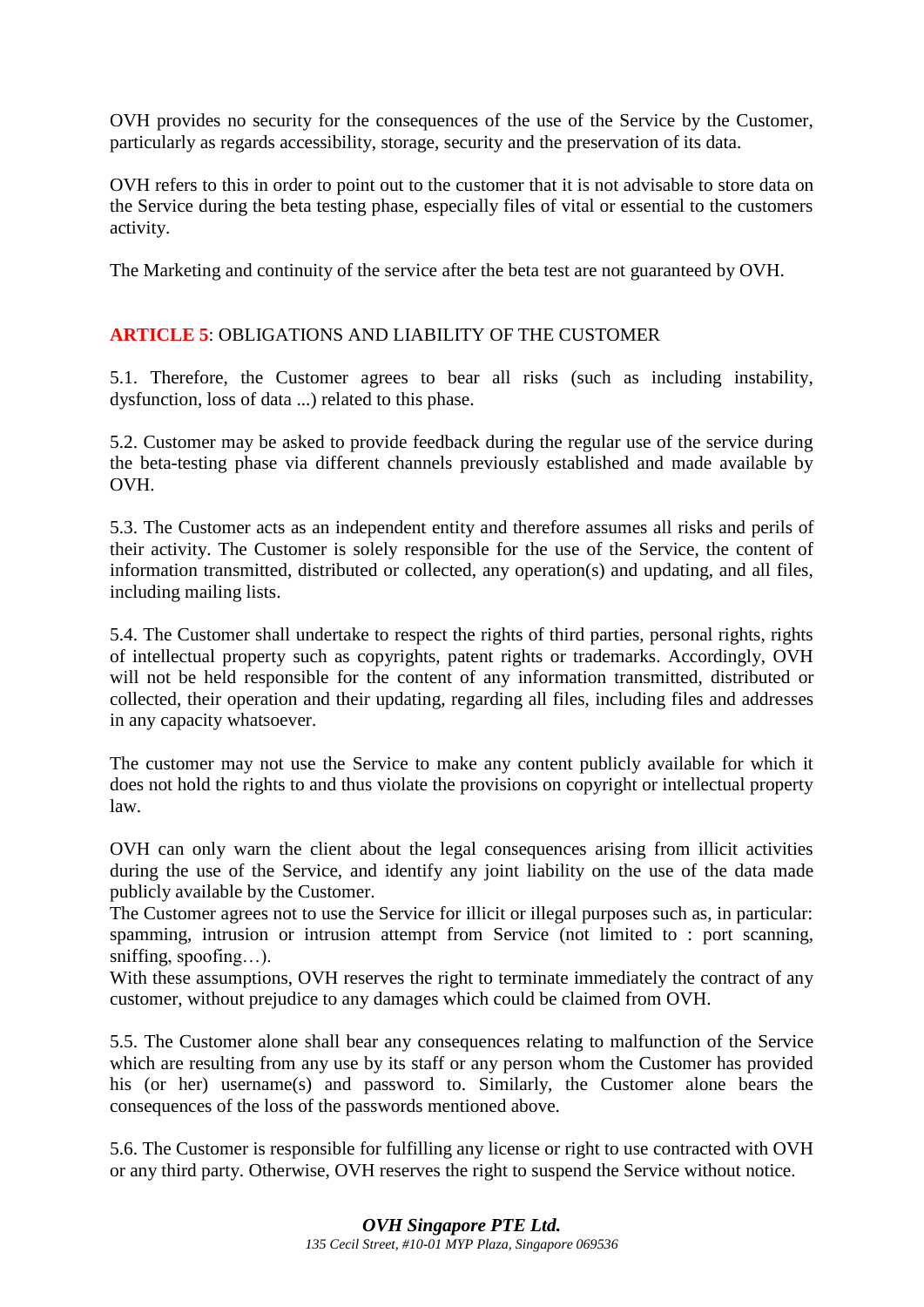5.7. OVH reserves the right to exercise controls over the compliance of the use by the Customers Service to ensure these provisions are met.

OVH reserves the right to suspend the Service without notice, for non-compliance by the Customer in relation to the special and general conditions of OVH and, in general, of all laws and regulations, as well as rights others.

#### **ARTICLE 6**: DURATION OF THE CONTRACT

6.1. The beta test is not intended to be permanent, the contract will be conducted for an indefinite period. OVH reserves the right to suspend at any time the beta-testing phase. Wherever possible, OVH will provide advance notice to users of the Service through a message on the mailing list created for the beta test phase, and again on the website or OVH forum, or by any means that OVH considers necessary.

6.2. OVH can be allowed to not renew the service at the end. In this case OVH will endeavour to give prior notice to the Client and proceed to erase all data stored by the Customer on the Service. The Customer agrees thereby to carry out the repatriation of its data before the end of the beta-test phase.

#### **ARTICLE 7**: TERMINATION, SUSPENSION AND LIMITATION OF SERVICE

7.1. Non-compliance by the Customer relating to the provisions detailed in Article 5 of these special conditions of service for the beta test phase, including any activity specifically prohibited by OVH and/or any content specifically prohibited OVH services which are likely to rise to civil liability and/or criminal and/or likely to prejudice the rights of a third party lead to the right of OVH to disconnect the terminal and/or suspend without delay and without prior notice of the Customer Services and to terminate immediately the contract, without prejudice to any damages which could be claimed by OVH.

7.2. Under this contract, for any reason, OVH may proceed to delete any and all the files on the Customer's Service.

7.3. OVH reserves the right to restrict, limit or suspend services without notice or compensation if it appears that the Customer is using the services provided to them for any activity, whatsoever, that does not comply with the contractual terms of 'OVH' or does not match the purposes of a test being conducted as part of the beta-test phase.

7.4. The Service may still be restricted, limited or suspended when the special conditions applicable to each type of service provided by OVH provide this sanction as a result of a breach

7.5. In any event, the measures for restriction, limitation or suspension of the service shall be exercised according to the seriousness and recurrence of a failure. They are determined according to the nature of the deficiencies found. Not by default.